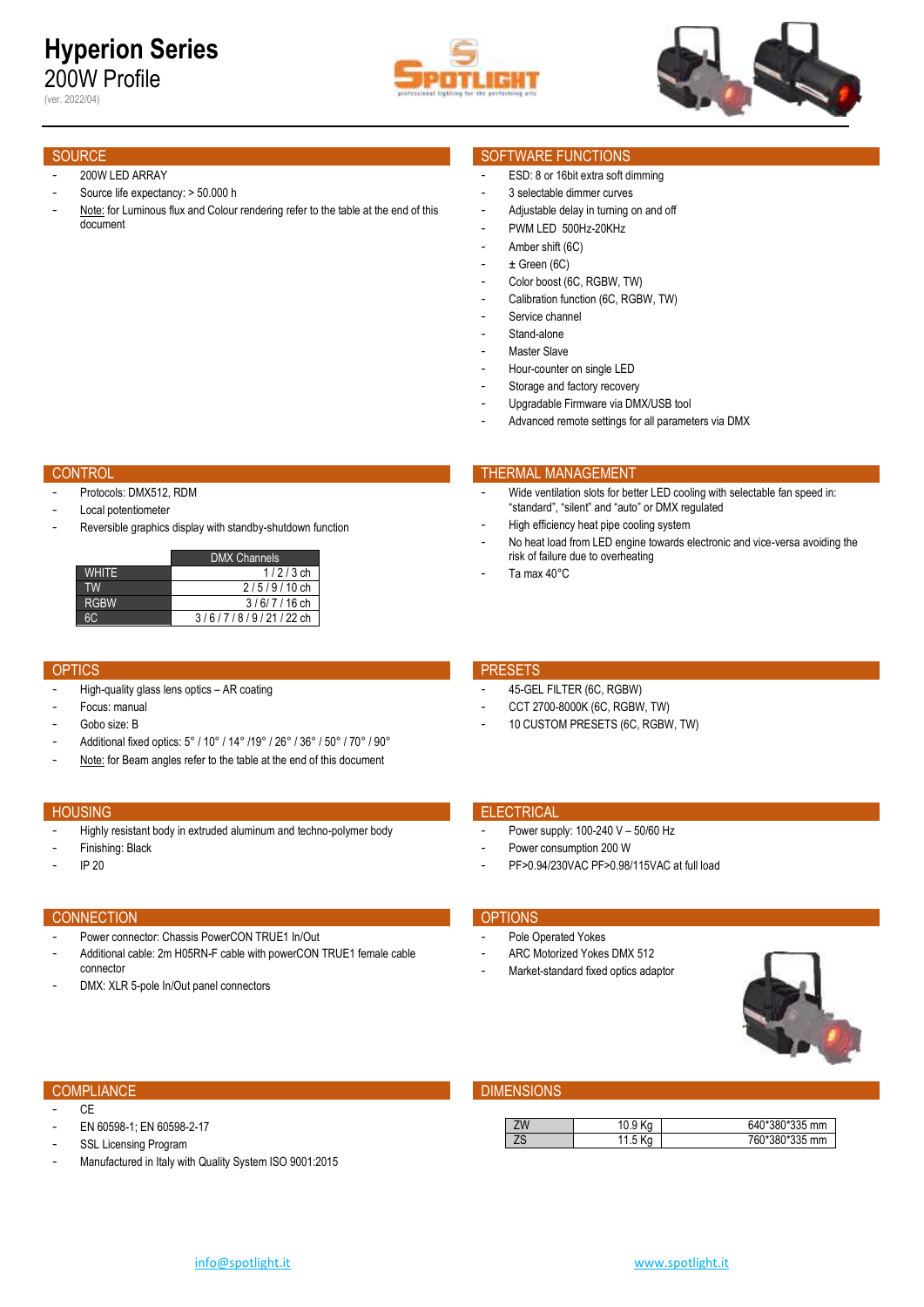(ver. 2022/04)





# DMX chart

|                 |               | <b>WHITE</b>  |                    |               | <b>TUNABLE WHITE</b> |                    |                    |
|-----------------|---------------|---------------|--------------------|---------------|----------------------|--------------------|--------------------|
|                 | 1CH           | 2CH           | 3CH                | EASY          | <b>SPLIT</b>         | <b>SPLIT</b>       | <b>STUDIO</b>      |
|                 | 8 BIT         | 8 BIT         | <b>16 BIT</b>      | 8 BIT         | 8 BIT                | <b>16 BIT</b>      | <b>16 BIT</b>      |
| 1 ch            | <b>DIMMER</b> | <b>DIMMER</b> | <b>DIMMER</b>      | <b>DIMMER</b> | <b>DIMMER</b>        | <b>DIMMER</b>      | <b>DIMMER</b>      |
| 2 <sub>ch</sub> |               | <b>STROBO</b> | <b>DIMMER FINE</b> | <b>CCT</b>    | <b>WW</b>            | <b>DIMMER FINE</b> | <b>DIMMER FINE</b> |
| 3 ch            |               |               | <b>STROBO</b>      |               | <b>CW</b>            | <b>WW</b>          | <b>CCT</b>         |
| 4 ch            |               |               |                    |               | <b>STROBO</b>        | WW FINE            | $WW +/-$           |
| 5 ch            |               |               |                    |               | <b>SERVICE</b>       | <b>CW</b>          | $CW +/-$           |
| 6 ch            |               |               |                    |               |                      | <b>CW FINE</b>     | <b>DELAY</b>       |
| 7 ch            |               |               |                    |               |                      | <b>DELAY</b>       | <b>FAN</b>         |
| 8 ch            |               |               |                    |               |                      | <b>FAN</b>         | <b>STROBO</b>      |
| 9 <sub>ch</sub> |               |               |                    |               |                      | <b>STROBO</b>      | <b>SERVICE</b>     |
| $10$ ch         |               |               |                    |               |                      | <b>SERVICE</b>     |                    |

|                  | <b>EASY</b>          | <b>HSI</b>        | <b>CMY</b>     | <b>RGBW</b>    | <b>FULL</b>          |
|------------------|----------------------|-------------------|----------------|----------------|----------------------|
|                  | 8 BIT                | 8 BIT             | 8 BIT          | 8 BIT          | <b>16 BIT</b>        |
| $1$ ch           | <b>DIMMER</b>        | <b>DIMMER</b>     | <b>DIMMER</b>  | <b>DIMMER</b>  | <b>DIMMER</b>        |
| 2 <sub>ch</sub>  | <b>COLOUR PRESET</b> | <b>HUE</b>        | <b>CYAN</b>    | <b>RED</b>     | <b>DIMMER FINE</b>   |
| 3 <sub>ch</sub>  | <b>CCT</b>           | <b>HUE FINE</b>   | <b>MAGENTA</b> | <b>GREEN</b>   | <b>RED</b>           |
| 4 ch             |                      | <b>SATURATION</b> | YELLOW         | <b>BLUE</b>    | <b>RED FINE</b>      |
| 5 <sub>ch</sub>  |                      | <b>STROBO</b>     | <b>STROBO</b>  | <b>WHITE</b>   | <b>GREEN</b>         |
| 6 ch             |                      | <b>SERVICE</b>    | <b>SERVICE</b> | <b>STROBO</b>  | <b>GREEN FINE</b>    |
| 7 ch             |                      |                   |                | <b>SERVICE</b> | <b>BLUE</b>          |
| 8 ch             |                      |                   |                |                | <b>BLUE FINE</b>     |
| 9 <sub>ch</sub>  |                      |                   |                |                | <b>WHITE</b>         |
| $10$ ch          |                      |                   |                |                | <b>WHITE FINE</b>    |
| $11$ ch          |                      |                   |                |                | <b>CCT</b>           |
| $12$ ch          |                      |                   |                |                | <b>COLOUR PRESET</b> |
| 13 <sub>ch</sub> |                      |                   |                |                | DELAY                |
| 14 ch            |                      |                   |                |                | <b>FAN</b>           |
| 15 <sub>ch</sub> |                      |                   |                |                | <b>STROBO</b>        |
| $16$ ch          |                      |                   |                |                | <b>SERVICE</b>       |
|                  |                      |                   |                |                |                      |

|                  |                      |                | <b>RGBACL</b>  |                   |                |                      |                      |
|------------------|----------------------|----------------|----------------|-------------------|----------------|----------------------|----------------------|
|                  | <b>EASY</b>          | <b>CMY</b>     | <b>RGB</b>     | <b>HSIC</b>       | <b>RGBACL</b>  | <b>THEATER</b>       | <b>STUDIO</b>        |
|                  | 8 BIT                | 8 BIT          | 8 BIT          | 8 BIT             | 8 BIT          | <b>16 BIT</b>        | <b>16 BIT</b>        |
| $1$ ch           | <b>DIMMER</b>        | <b>DIMMER</b>  | <b>DIMMER</b>  | <b>DIMMER</b>     | <b>DIMMER</b>  | <b>DIMMER</b>        | <b>DIMMER</b>        |
| 2 <sub>ch</sub>  | <b>COLOUR PRESET</b> | <b>CYAN</b>    | <b>RED</b>     | <b>HUE</b>        | <b>RED</b>     | <b>DIMMER FINE</b>   | <b>DIMMER FINE</b>   |
| 3 ch             | <b>CCT</b>           | <b>MAGENTA</b> | <b>GREEN</b>   | <b>HUE FINE</b>   | <b>GREEN</b>   | <b>RED</b>           | <b>RED</b>           |
| 4 ch             |                      | <b>YELLOW</b>  | <b>BLUE</b>    | <b>SATURATION</b> | <b>BLUE</b>    | <b>RED FINE</b>      | <b>RED FINE</b>      |
| 5 <sub>ch</sub>  |                      | <b>STROBO</b>  | <b>STROBO</b>  | CCT               | <b>AMBER</b>   | <b>GREEN</b>         | <b>GREEN</b>         |
| 6 ch             |                      | <b>SERVICE</b> | <b>SERVICE</b> | <b>STROBO</b>     | <b>CYAN</b>    | <b>GREEN FINE</b>    | <b>GREEN FINE</b>    |
| 7 ch             |                      |                |                | <b>SERVICE</b>    | LIME           | <b>BLUE</b>          | <b>BLUE</b>          |
| 8 ch             |                      |                |                |                   | <b>STROBO</b>  | <b>BLUE FINE</b>     | <b>BLUE FINE</b>     |
| 9 <sub>ch</sub>  |                      |                |                |                   | <b>SERVICE</b> | AMBER                | <b>AMBER</b>         |
| $10$ ch          |                      |                |                |                   |                | AMBER FINE           | AMBER FINE           |
| $11$ ch          |                      |                |                |                   |                | <b>CYAN</b>          | <b>CYAN</b>          |
| $12$ ch          |                      |                |                |                   |                | <b>CYAN FINE</b>     | <b>CYAN FINE</b>     |
| 13 <sub>ch</sub> |                      |                |                |                   |                | <b>LIME</b>          | LIME                 |
| 14 ch            |                      |                |                |                   |                | <b>LIME FINE</b>     | LIME FINE            |
| $15$ ch          |                      |                |                |                   |                | <b>COLOUR PRESET</b> | <b>COLOUR PRESET</b> |
| 16 <sub>ch</sub> |                      |                |                |                   |                | <b>SATURATION</b>    | <b>CCT</b>           |
| 17 ch            |                      |                |                |                   |                | <b>CCT</b>           | +/- GREEN            |
| 18 ch            |                      |                |                |                   |                | +/- GREEN            | <b>DELAY</b>         |
| 19 ch            |                      |                |                |                   |                | <b>DELAY</b>         | <b>FAN</b>           |
| 20 <sub>ch</sub> |                      |                |                |                   |                | <b>FAN</b>           | <b>STROBO</b>        |
| 21 ch            |                      |                |                |                   |                | <b>STROBO</b>        | <b>SERVICE</b>       |
| 22 ch            |                      |                |                |                   |                | <b>SERVICE</b>       |                      |